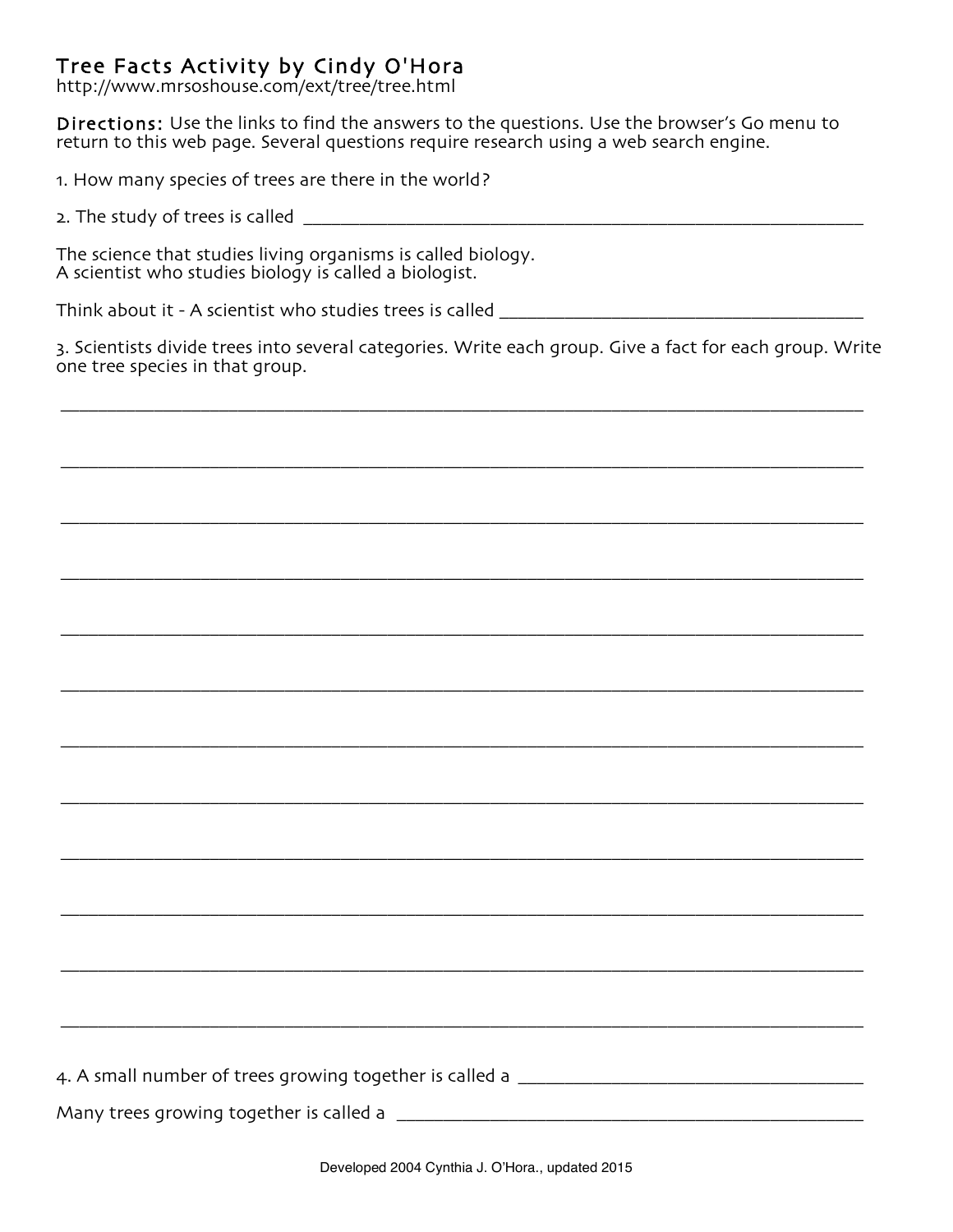| Use the diagram on the (above linked) web page to answer these questions.                          |
|----------------------------------------------------------------------------------------------------|
|                                                                                                    |
|                                                                                                    |
|                                                                                                    |
|                                                                                                    |
|                                                                                                    |
|                                                                                                    |
|                                                                                                    |
|                                                                                                    |
|                                                                                                    |
|                                                                                                    |
|                                                                                                    |
|                                                                                                    |
|                                                                                                    |
|                                                                                                    |
|                                                                                                    |
|                                                                                                    |
|                                                                                                    |
| 7. Look up your state tree in the USDAFS Silvics of North America. Could that species of tree grow |
| (2.1)                                                                                              |

on your school's property? Why or why not?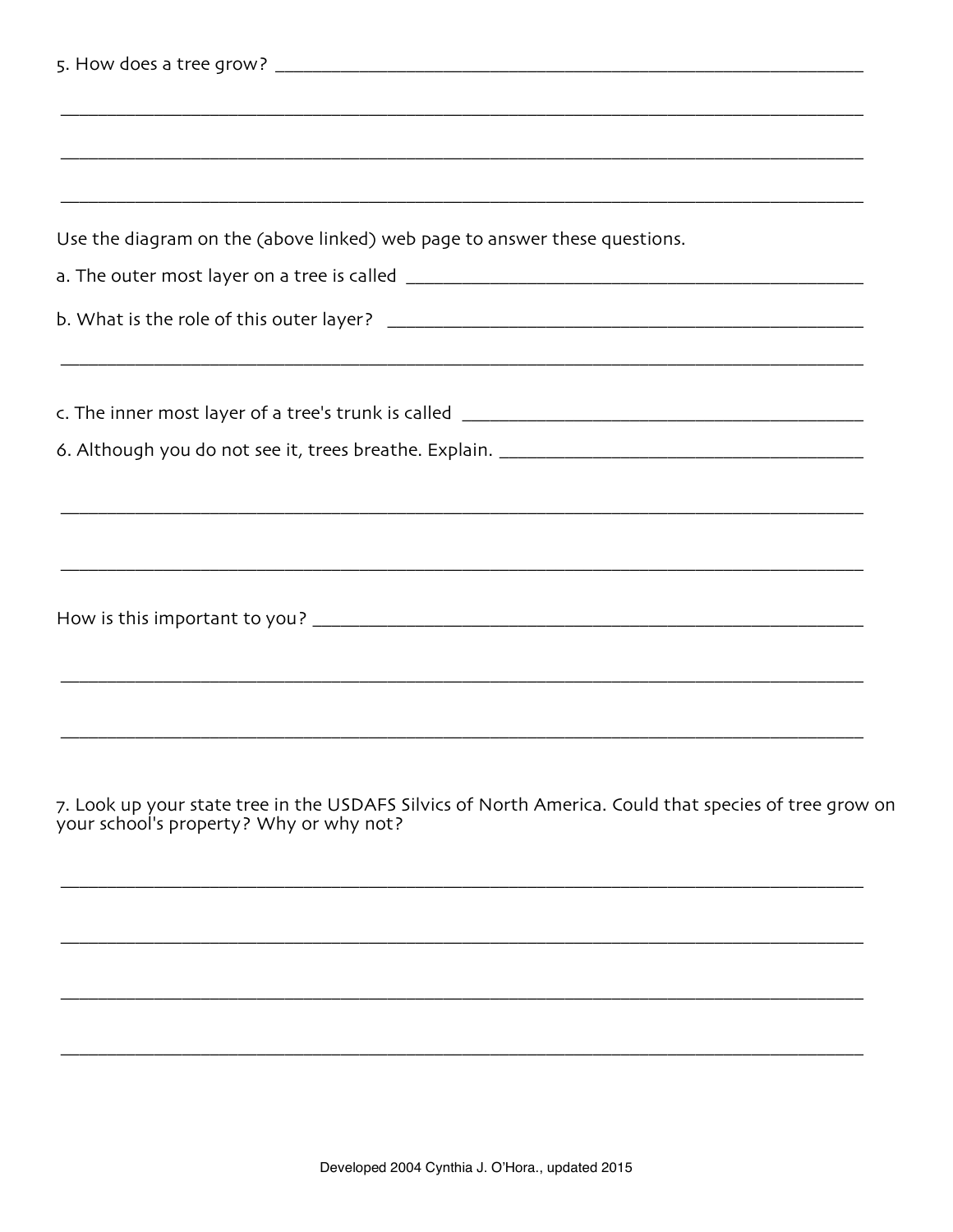8. Trees can be identified by their leaves. Scientists distinguish one leaf from a another by shape.

\_\_\_\_\_\_\_\_\_\_\_\_\_\_\_\_\_\_\_\_\_\_\_\_\_\_\_\_\_\_\_\_\_\_\_\_\_\_\_\_\_\_\_\_\_\_\_\_\_\_\_\_\_\_\_\_\_\_\_\_\_\_\_\_\_\_\_\_\_\_\_\_\_\_\_\_\_\_\_\_\_\_\_\_\_\_

\_\_\_\_\_\_\_\_\_\_\_\_\_\_\_\_\_\_\_\_\_\_\_\_\_\_\_\_\_\_\_\_\_\_\_\_\_\_\_\_\_\_\_\_\_\_\_\_\_\_\_\_\_\_\_\_\_\_\_\_\_\_\_\_\_\_\_\_\_\_\_\_\_\_\_\_\_\_\_\_\_\_\_\_\_\_

How many different leaf shapes are there?

A hastate shaped leaf resembles a geometric shape. Draw the shape.

Think About It: How could you identify a tree that has no leaves?

9. Scan/read the article Red Maple and Black Birch: Pennsylvania's New Dominant Species.

a. What factors have impacted the forest? \_\_\_\_\_\_\_\_\_\_\_\_\_\_\_\_\_\_\_\_\_\_\_\_\_\_\_\_\_\_\_\_\_\_\_\_\_\_\_\_\_\_\_\_\_\_\_\_

b. What animals have contributed to the decline of oaks? \_\_\_\_\_\_\_\_\_\_\_\_\_\_\_\_\_\_\_\_\_\_\_\_\_\_\_\_\_\_

\_\_\_\_\_\_\_\_\_\_\_\_\_\_\_\_\_\_\_\_\_\_\_\_\_\_\_\_\_\_\_\_\_\_\_\_\_\_\_\_\_\_\_\_\_\_\_\_\_\_\_\_\_\_\_\_\_\_\_\_\_\_\_\_\_\_\_\_\_\_\_\_\_\_\_\_\_\_\_\_\_\_\_\_\_\_

\_\_\_\_\_\_\_\_\_\_\_\_\_\_\_\_\_\_\_\_\_\_\_\_\_\_\_\_\_\_\_\_\_\_\_\_\_\_\_\_\_\_\_\_\_\_\_\_\_\_\_\_\_\_\_\_\_\_\_\_\_\_\_\_\_\_\_\_\_\_\_\_\_\_\_\_\_\_\_\_\_\_\_\_\_\_

\_\_\_\_\_\_\_\_\_\_\_\_\_\_\_\_\_\_\_\_\_\_\_\_\_\_\_\_\_\_\_\_\_\_\_\_\_\_\_\_\_\_\_\_\_\_\_\_\_\_\_\_\_\_\_\_\_\_\_\_\_\_\_\_\_\_\_\_\_\_\_\_\_\_\_\_\_\_\_\_\_\_\_\_\_\_

\_\_\_\_\_\_\_\_\_\_\_\_\_\_\_\_\_\_\_\_\_\_\_\_\_\_\_\_\_\_\_\_\_\_\_\_\_\_\_\_\_\_\_\_\_\_\_\_\_\_\_\_\_\_\_\_\_\_\_\_\_\_\_\_\_\_\_\_\_\_\_\_\_\_\_\_\_\_\_\_\_\_\_\_\_\_

\_\_\_\_\_\_\_\_\_\_\_\_\_\_\_\_\_\_\_\_\_\_\_\_\_\_\_\_\_\_\_\_\_\_\_\_\_\_\_\_\_\_\_\_\_\_\_\_\_\_\_\_\_\_\_\_\_\_\_\_\_\_\_\_\_\_\_\_\_\_\_\_\_\_\_\_\_\_\_\_\_\_\_\_\_\_

\_\_\_\_\_\_\_\_\_\_\_\_\_\_\_\_\_\_\_\_\_\_\_\_\_\_\_\_\_\_\_\_\_\_\_\_\_\_\_\_\_\_\_\_\_\_\_\_\_\_\_\_\_\_\_\_\_\_\_\_\_\_\_\_\_\_\_\_\_\_\_\_\_\_\_\_\_\_\_\_\_\_\_\_\_\_

\_\_\_\_\_\_\_\_\_\_\_\_\_\_\_\_\_\_\_\_\_\_\_\_\_\_\_\_\_\_\_\_\_\_\_\_\_\_\_\_\_\_\_\_\_\_\_\_\_\_\_\_\_\_\_\_\_\_\_\_\_\_\_\_\_\_\_\_\_\_\_\_\_\_\_\_\_\_\_\_\_\_\_\_\_\_

\_\_\_\_\_\_\_\_\_\_\_\_\_\_\_\_\_\_\_\_\_\_\_\_\_\_\_\_\_\_\_\_\_\_\_\_\_\_\_\_\_\_\_\_\_\_\_\_\_\_\_\_\_\_\_\_\_\_\_\_\_\_\_\_\_\_\_\_\_\_\_\_\_\_\_\_\_\_\_\_\_\_\_\_\_\_

c. How are oaks important to the survival of many forest animals? \_\_\_\_\_\_\_\_\_\_\_\_\_\_\_\_\_\_\_\_\_\_\_\_\_\_\_\_\_\_\_\_\_\_

d. What do you predict will be the outcome of these changes in the forest? \_\_\_\_\_\_\_\_\_\_\_\_\_\_\_\_\_\_\_\_\_\_\_\_\_\_\_\_\_\_\_\_\_\_\_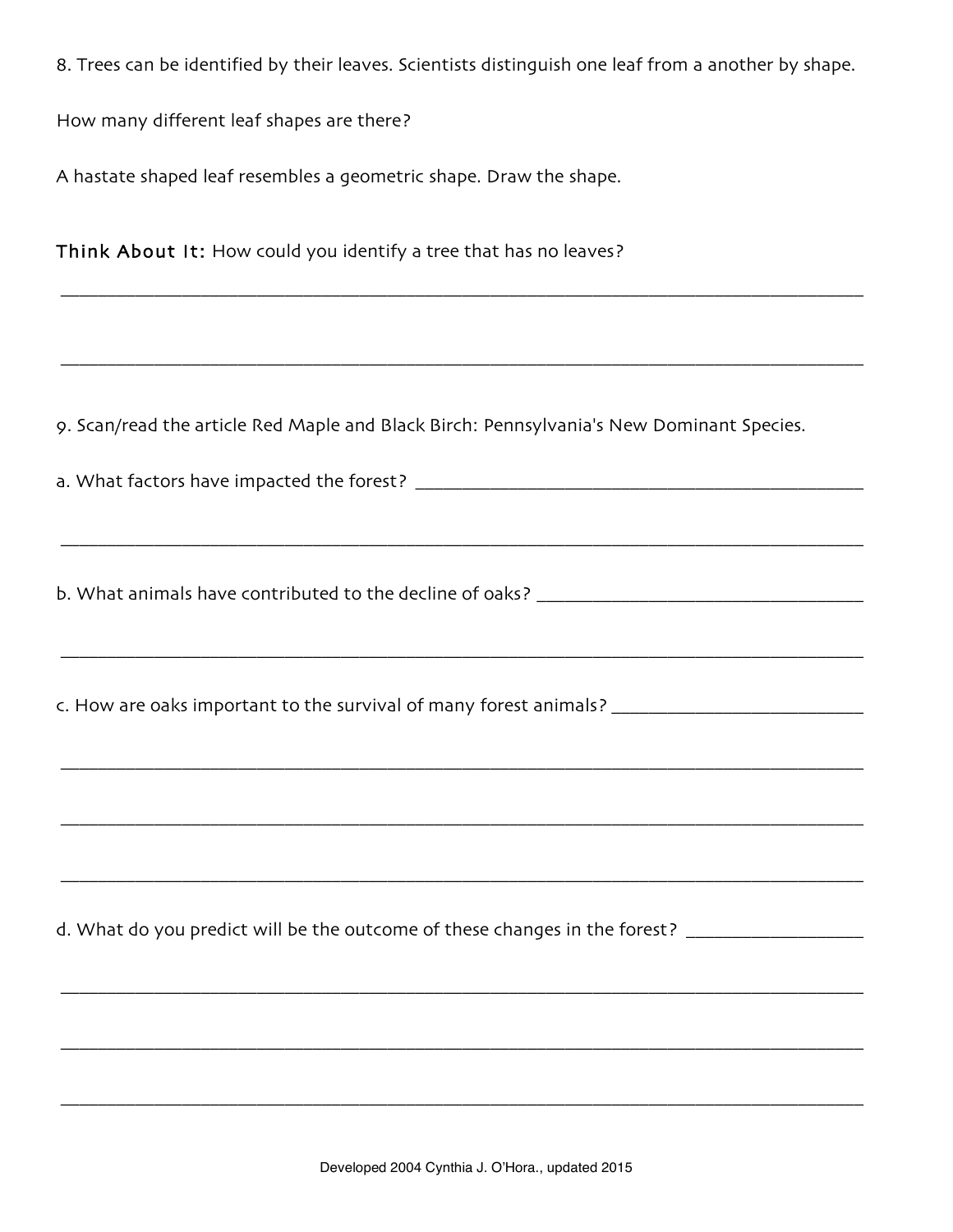| e. Name two traits of Black Birch trees that are helping it succeed in the forest. _______________   |
|------------------------------------------------------------------------------------------------------|
|                                                                                                      |
|                                                                                                      |
|                                                                                                      |
|                                                                                                      |
| TAI - List two ways people could intervene in this succession process. ____________________________  |
|                                                                                                      |
|                                                                                                      |
|                                                                                                      |
|                                                                                                      |
|                                                                                                      |
|                                                                                                      |
| 10. Use your online research skills to discover 3 different ways that people have used bark.         |
|                                                                                                      |
|                                                                                                      |
|                                                                                                      |
|                                                                                                      |
|                                                                                                      |
|                                                                                                      |
| 11. How many National Register of Big Trees are found in your state? _______________________________ |
|                                                                                                      |
|                                                                                                      |
|                                                                                                      |
|                                                                                                      |
|                                                                                                      |
|                                                                                                      |
|                                                                                                      |
|                                                                                                      |
|                                                                                                      |
|                                                                                                      |
|                                                                                                      |
|                                                                                                      |
|                                                                                                      |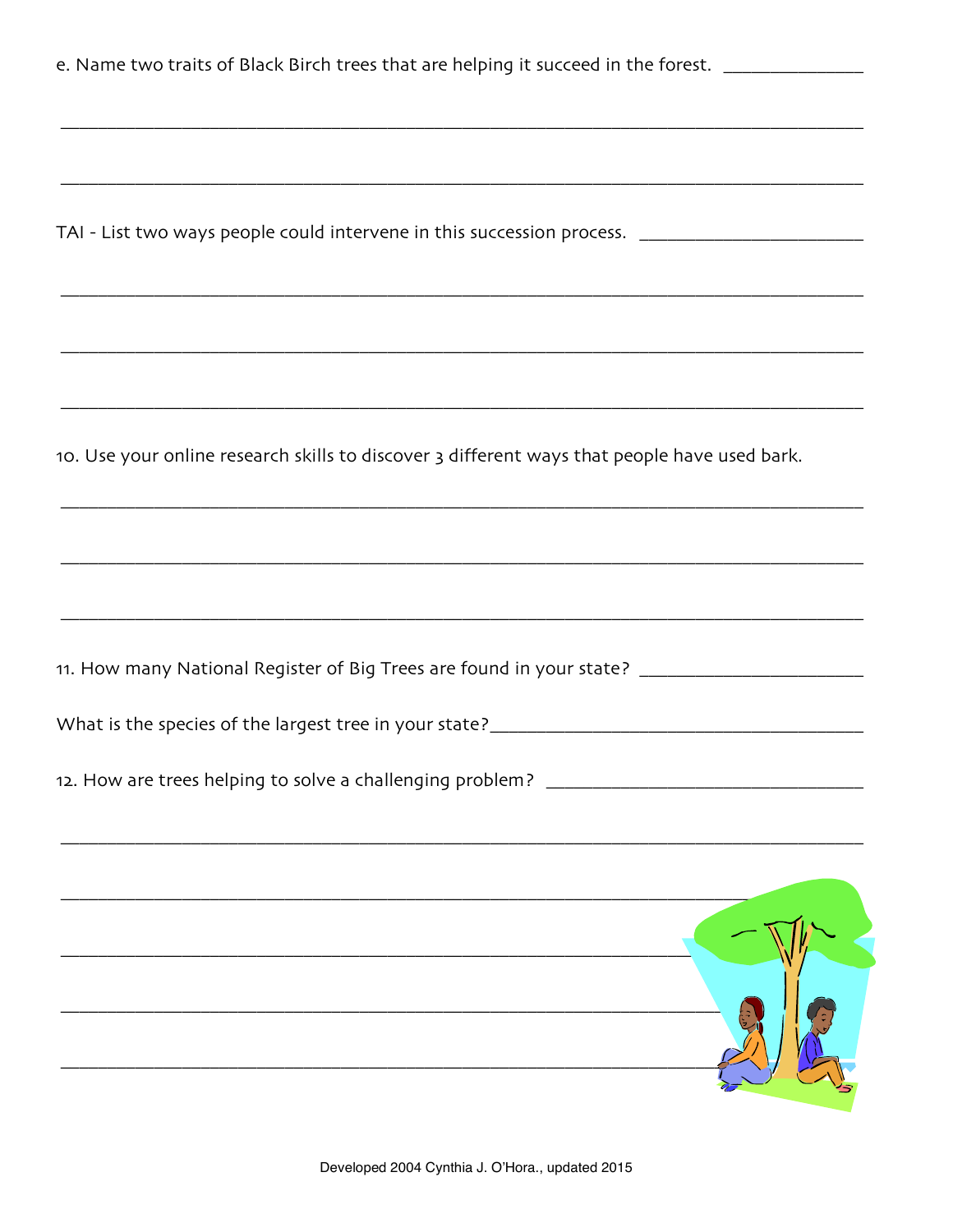## Go out on a Limb:

13 Evaluate - The Giving Shade Tree – (http://environmentreport.org/story.php?story\_id=4302) Are the trees around your school planted in a way that will reduce the building's energy demands?. Explain.

14. Select a tree at your home, school or local park.

Input the data - National Tree Benefit Calculator http://www.treebenefits.com/calculator/

What are its benefits?